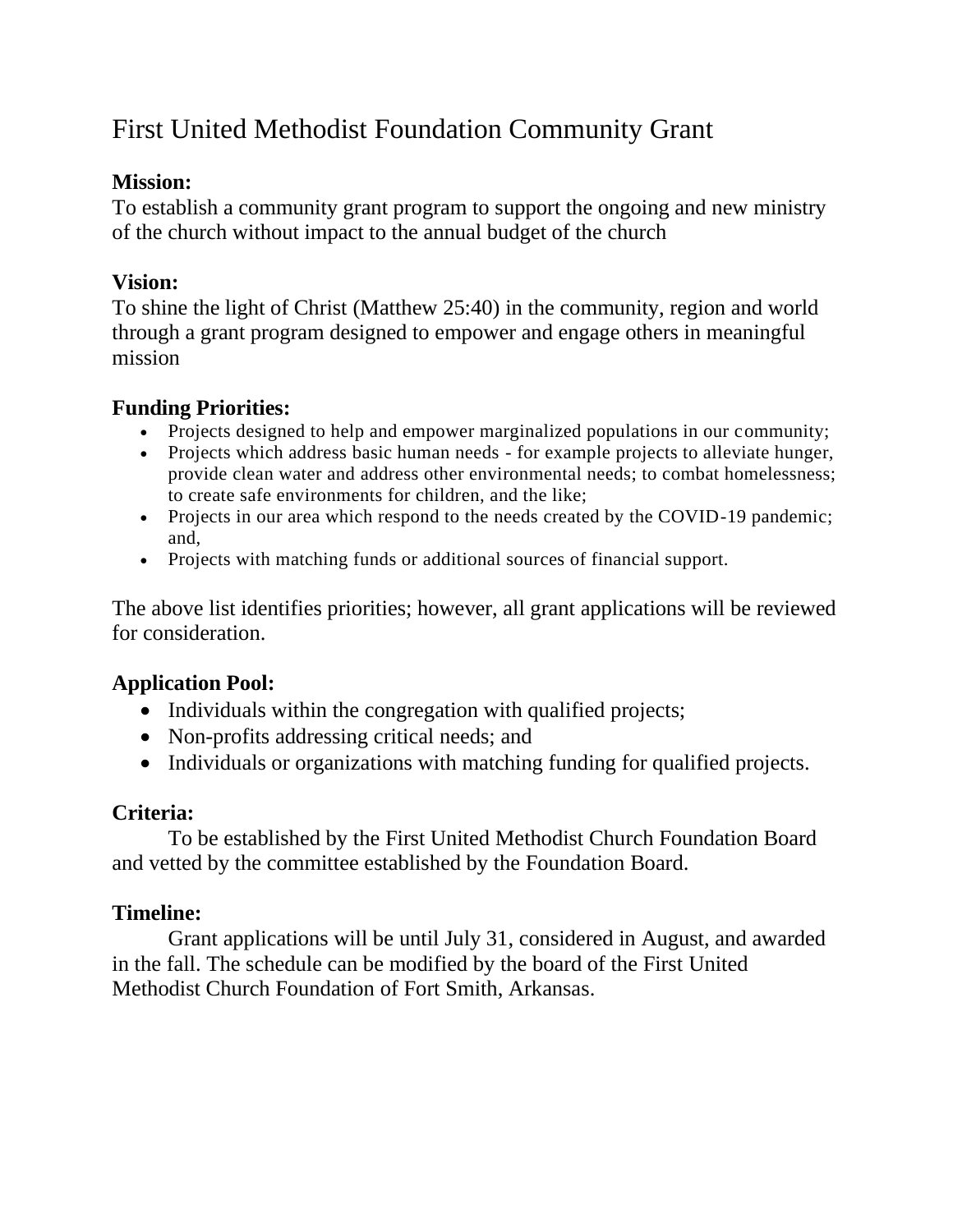#### **Application Procedure**

- 1. The FUMC Community Grant Program will have one funding cycle beginning in June of the current year. The deadline to submit an application is July 31 of same year. Applicants will be notified in August or September of same year.
- 2. All applicants must complete both the grant application form and the grant budget sheet. Applicants must adhere to recommended text limits. Applicants with questions should contact Patti Cox at  $p\cos\omega$  fsfume.org for assistance.
- 3. It is the responsibility of the applicant to verify materials have been received. Again, those with questions should contact Patti Cox.
- 4. Applicants must be at least 18 years of age.
- 5. Applicants must be willing to make presentation at end of funding cycle, sharing outcomes with Foundation Board.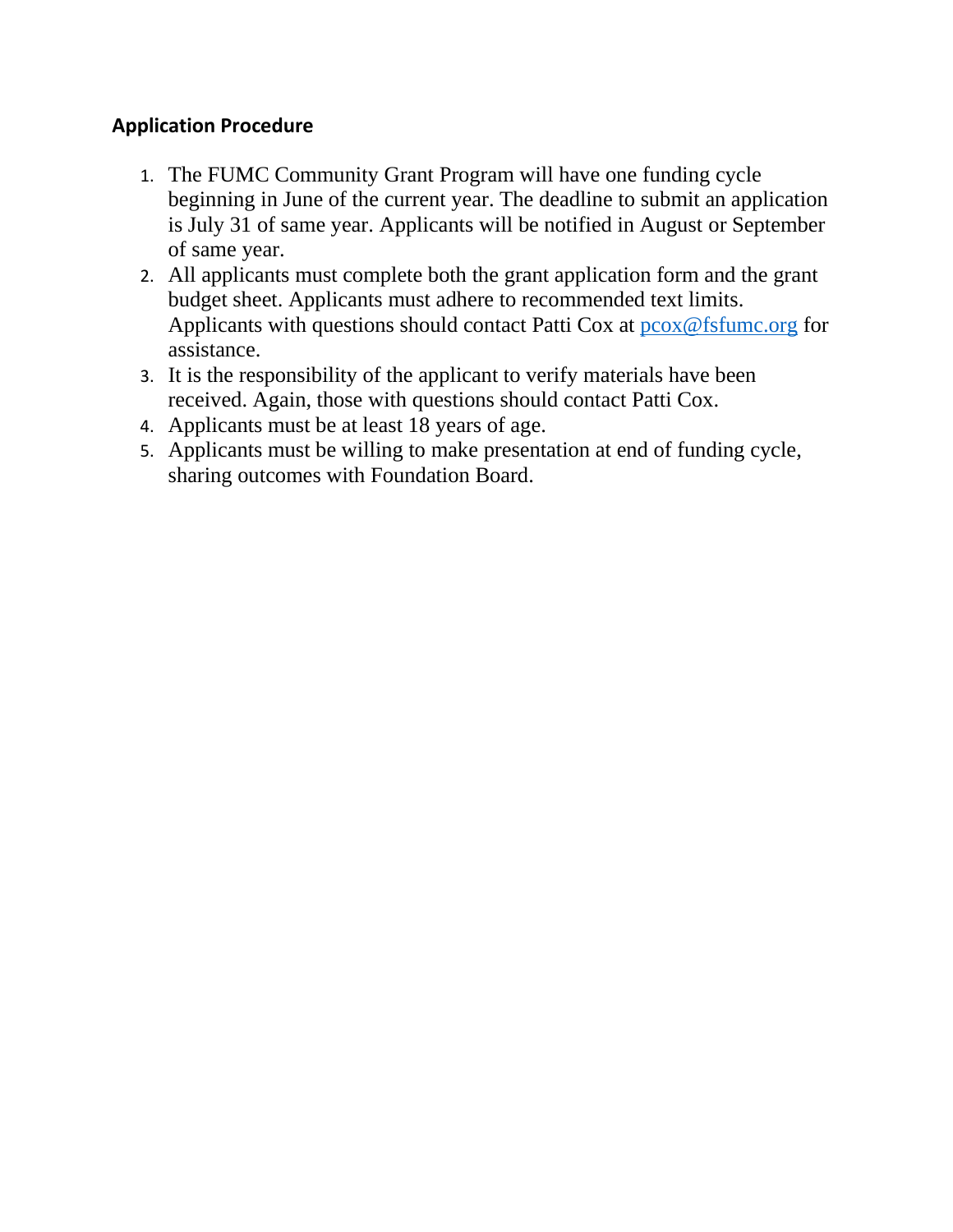# **FUMC Foundation Grant Application**

## **Applicant information:**

- 1. Title of proposal
- 2. Primary contact and title
- 3. Primary contact email
- 4. Primary contact phone number
- 5. Are you a member or working with other members of First United Methodist on this proposal?

## **The Proposal:**

- 1. Project Summary (200 word maximum)
- 2. Is this an expansion of current project; or, a new project?
- 3. Are there media sties used by your project or program to publicize project/program, i.e., website, social media, etc.?(100 word maximum)
- 4. If your project is funded, describe how FSFUMC Foundation would be recognized in the success/completion of the project.
- 5. What is the specific community need your grant request addresses? (100 word maximum)
- 6. How does your project address these needs? (100 word maximum)
- 7. Briefly, how is your project innovative as compared to others already in place? Or, is your project unique?
- 8. Please list up to five expected outputs, outcomes, performance indicators with brief description. How you measure the success of the project/program?
- 9. What are your plans, if any, to collaborate with other efforts to reach your goal?
- 10. Have you received funding from FUMC or its foundation in the past? If so, please describe.
- 11. What is your total budget for this project or program? What is the minimum required? Please list any other sources of funds. If this project will continue after foundation funds are spent, how will you continue to fund this project.

In the rare case that grant resources cannot be expended, be prepared to return the remaining funds to the foundation.

If you are selected as a recipient for a grant, you will be required to submit progress reports including a budget summary.